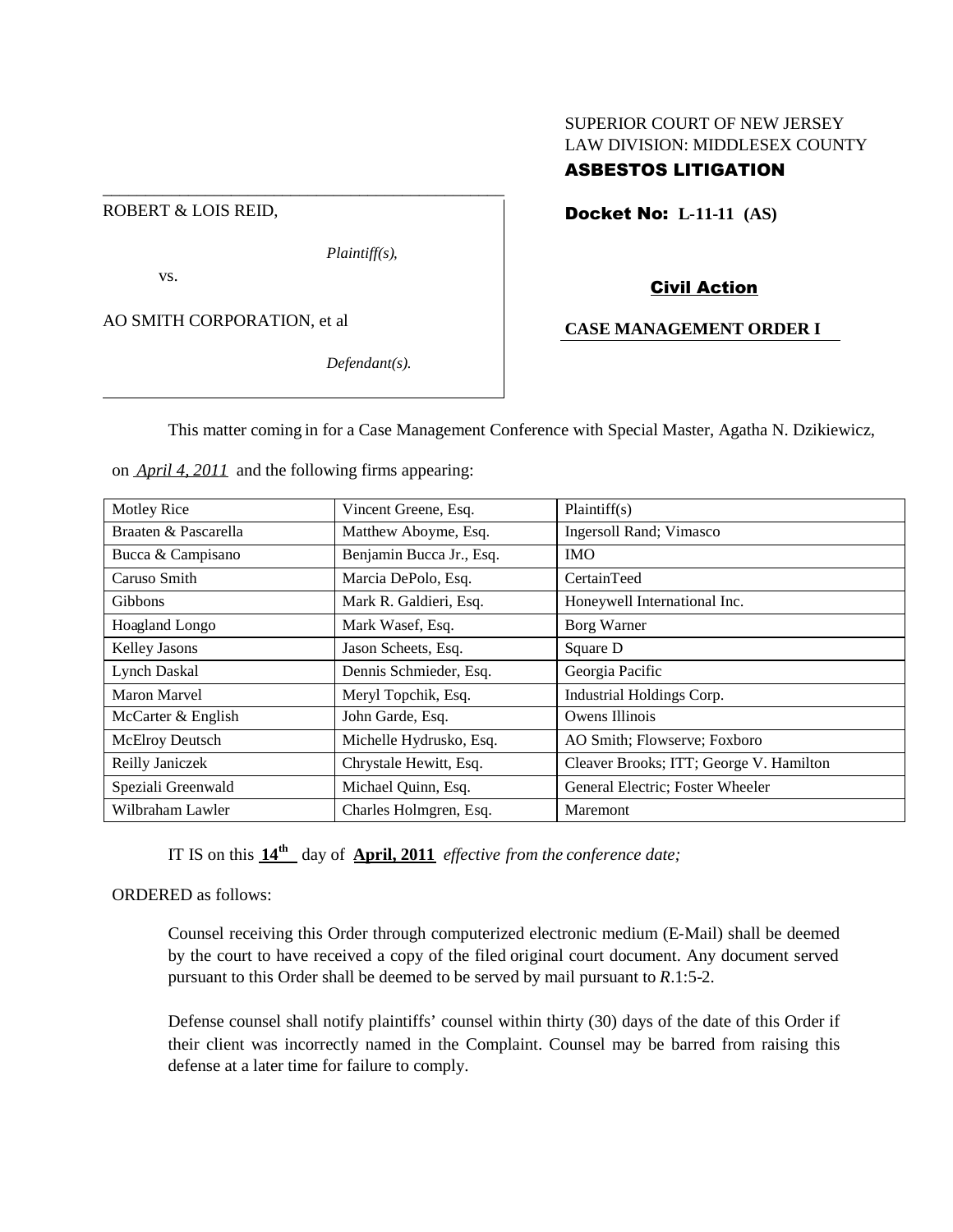## **DISCOVERY**

| April 15, 2011 | Defendants shall serve answers to standard interrogatories by this date.                                                                                                                                    |
|----------------|-------------------------------------------------------------------------------------------------------------------------------------------------------------------------------------------------------------|
| April 22, 2011 | Plaintiff shall propound supplemental interrogatories and document requests by<br>this date.                                                                                                                |
| May 20, 2011   | Defendants shall serve answers to supplemental interrogatories and document<br>requests by this date.                                                                                                       |
| April 15, 2011 | Defendants shall propound supplemental interrogatories and document requests<br>by this date.                                                                                                               |
| May 13, 2011   | Plaintiff shall serve answers to supplemental interrogatories and document<br>requests by this date.                                                                                                        |
| May 31, 2011   | Plaintiff depositions shall be concluded by this date. Plaintiff's counsel shall<br>contact the Special Master within one week of this deadline if plaintiff<br>depositions are not completed by this date. |
| June 17, 2011  | Fact discovery, including depositions, shall be completed by this date. Plaintiff's<br>counsel shall contact the Special Master within one week of this deadline if all<br>fact discovery is not completed. |
| June 30, 2011  | Depositions of corporate representatives shall be completed by this date.                                                                                                                                   |

#### **EARLY SETTLEMENT**

July 1, 2011 Settlement demands shall be served on all counsel and the Special Master by this date.

#### **SUMMARY JUDGMENT MOTION PRACTICE**

- July 8, 2011 Summary judgment motions limited to product identification issues shall be filed no later than this date.
- August 5, 2011 Last return date for product identification summary judgment motions.

#### **POST SUMMARY JUDGMENT SETTLEMENT CONFERENCE**

September 13, 2011 @ 11:00am Settlement conference. All defense counsel shall appear with authority to negotiate settlement and have a representative authorized to negotiate settlement available by phone. Any request to be excused from the settlement conference shall be made to the Special Master no later than 4:00pm of the day prior to the conference. *Case Management Conference to follow, if necessary***.**

 $\_$  ,  $\_$  ,  $\_$  ,  $\_$  ,  $\_$  ,  $\_$  ,  $\_$  ,  $\_$  ,  $\_$  ,  $\_$  ,  $\_$  ,  $\_$  ,  $\_$  ,  $\_$  ,  $\_$  ,  $\_$  ,  $\_$  ,  $\_$  ,  $\_$  ,  $\_$  ,  $\_$  ,  $\_$  ,  $\_$  ,  $\_$  ,  $\_$  ,  $\_$  ,  $\_$  ,  $\_$  ,  $\_$  ,  $\_$  ,  $\_$  ,  $\_$  ,  $\_$  ,  $\_$  ,  $\_$  ,  $\_$  ,  $\_$  ,